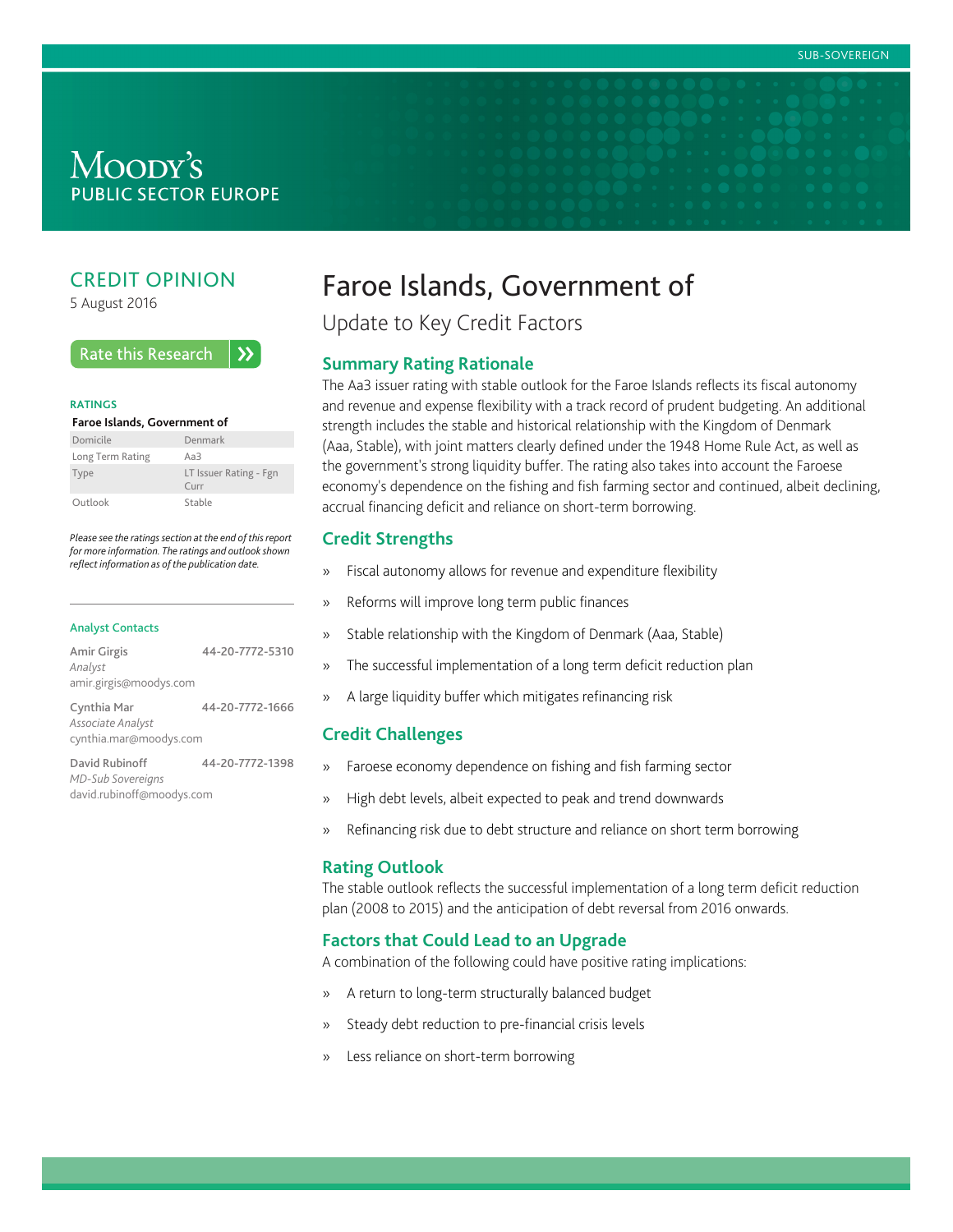#### **Factors that Could Lead to a Downgrade**

One or a combination of the following could have negative rating implications:

- » Failure to implement their deficit reduction as planned
- » Increased debt levels above current levels
- » A weakening of the Faroe Islands' relationship with Denmark
- » An adverse shock impacting the Faroese fishing industry

# **Key Indicators**

#### Exhibit 1

| <b>Faroe Islands, Government of</b>                      |        |        |        |        |        |         |
|----------------------------------------------------------|--------|--------|--------|--------|--------|---------|
|                                                          | 2011   | 2012   | 2013   | 2014   | 2015   | 2016(F) |
| Interest Payments/Operating Revenue (%)                  | 3.0    | 3.0    | 2.3    | 1.8    | 1.6    | 0.8     |
| Accrual Financing Surplus(Requirement)/Total Revenue (%) | $-5.3$ | $-5.6$ | $-3.8$ | $-3.8$ | $-1.2$ | 0.2     |
| Gross Operating Balance/Operating Revenue (%)            | $-2.0$ | $-2.4$ | $-2.4$ | 1.4    | 4.1    | 3.3     |
| Net Direct and Guaranteed Debt/Operating Revenue (%)     | 104.6  | 106.3  | 109.8  | 104.6  | 107.2  | 106.3   |
| Short-term Gross Direct Debt/Gross Direct Debt (%)       | 34.4   | 30.8   | 19.9   | 40.2   | 29.7   | 37.4    |
| Intergovernmental Transfers/Operating Revenue (%)        | 13.6   | 13.5   | 13.9   | 12.7   | 14.0   | 13.6    |
| Real GDP growth (%)                                      |        | 0.9    | 8.2    | 6.9    | 8.1    | 7.0     |
|                                                          |        |        |        |        |        |         |

*Source: Moody's*

## **Detailed Rating Considerations**

The rating assigned to the Faroe Islands combines (1) a baseline credit assessment (BCA) of a2 and (2) a strong likelihood of extraordinary support coming from the Danish government (Aaa stable).

#### **Baseline Credit Assessment**

FISCAL AUTONOMY ALLOWS FOR REVENUE AND EXPENDITURE FLEXIBILITY

The Faroe Islands consist of 18 islands located in the Atlantic Ocean, between Scotland and Iceland with a population of approximately 49,000 inhabitants. While part of the Kingdom of Denmark (Aaa, Stable), the Faroe Islands are governed by the Home Rule Act, which gives the Faroese government full powers to set its tax rates and fees. This broad control over revenue supports Faroese financial flexibility; approximately 90% of the Faroese government's operating revenues are derived from sources under its control. The Kingdom of Denmark provides an annual block grant of DKK700 million which accounts for 10% of the Faroes' operating revenues. This grant is for "Joint Matters" that have not been transferred to Faroese control (see below for relationship with Denmark).

The Faroese government has in the past implemented substantial cuts in spending when required. During the banking crisis of the early 1990s, the government demonstrated their expenditure flexibility by reducing expenditure by 15% in just two years. However, following the global economic crisis in 2008-09, instead of spending cuts, the government used their autonomy and opted for a loose fiscal policy. More recently, as the Faroese economy has entered a stage of recovery (real GDP growth of 7.7% between 2013-2015) GDP per capita has improved substantially (see Exhibit 3).

This publication does not announce a credit rating action. For any credit ratings referenced in this publication, please see the ratings tab on the issuer/entity page on www.moodys.com for the most updated credit rating action information and rating history.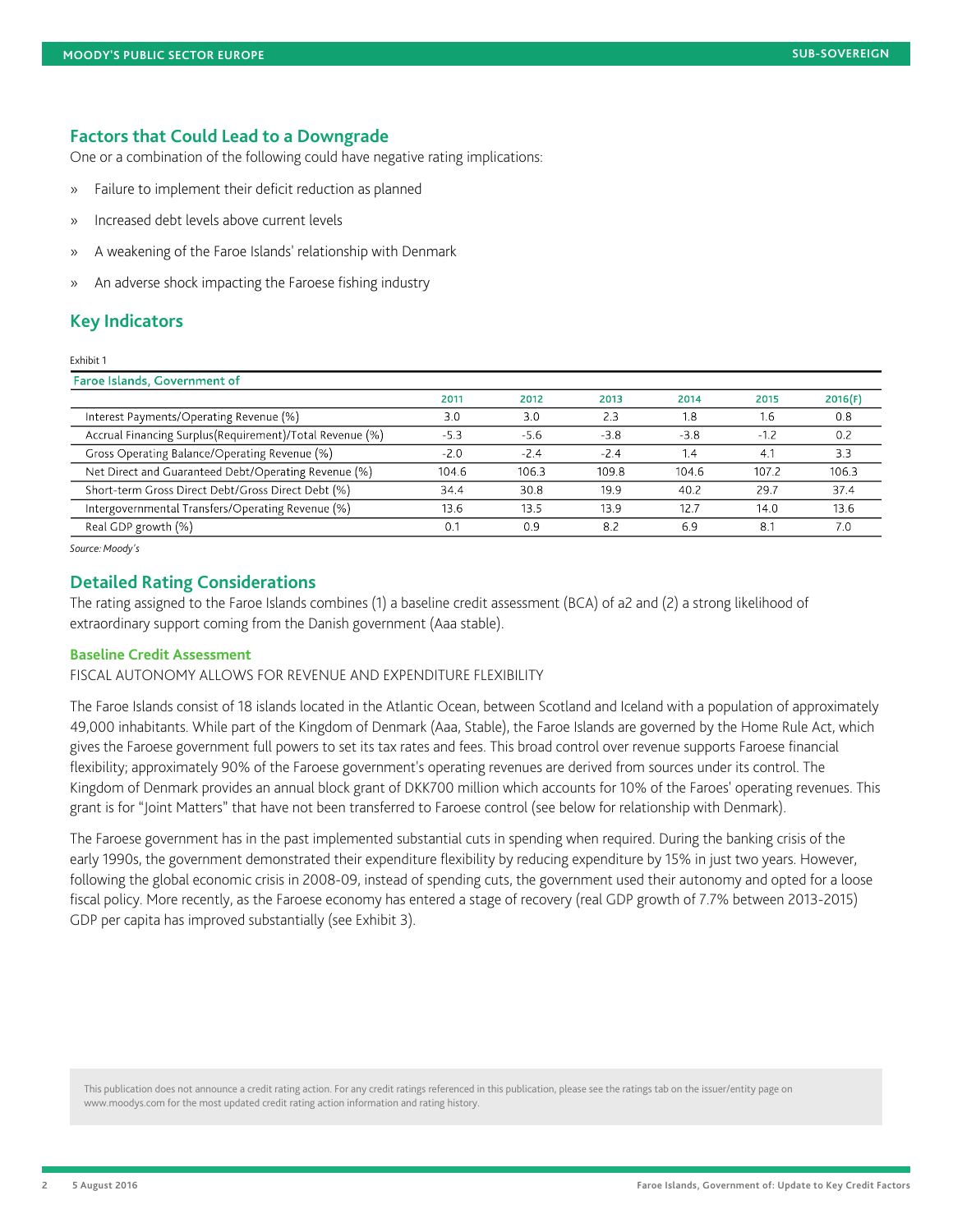#### Exhibit 2

Denmark **Faroe Islands**  $400$ 350 300 250 200 150 100 50  $\mathbf 0$ 2007 2008 2009 2010 2011 2012 2013 2014 2015

Faroese GDP per capita is improving and inching towards the Danish average GDP per capita in DKK thousands, 2007 to 2015

*Source: Statistics Faroe Islands*

#### REFORMS WILL IMPROVE LONG TERM PUBLIC FINANCES

The recent government (elected in September 2015) has pledged to deliver fishing and pension reforms that will enhance and sustain the government's long term public finances. The fishing reform is expected to introduce legal and administrative frameworks to promote equal rights and wider access to the fish stock while increasing government revenue. This fishing reform is expected to be implemented before January 2018 as existing fishing rights are set to expire by the end of 2017. Moody's expects the government to introduce an auction-based market system, and this should result in additional revenue uplift when compared with the existing allocation model. The existing fishing fees model is expected to generate DKK165 million in fishing fees in 2016, a level deemed well below market value. Future fishing rights could generate up to double the amount under the new market based model, however this revenue uplift has prudently not been incorporated in the governments future budget.

In addition, the proposed pension reforms aims to control public pension liabilities in the medium and long run. We anticipate increased employee and employer requirements (by 1% altogether) and potentially an increase in the retirement age. The pension reform is ongoing and will reduce the government's pension liability and improve fiscal sustainability. This fund will be a "pay as you go fund" and should not represent any liabilities to the government. The fund will continue to be managed by the government's debt management department (Gjaldstovan). The Faroe Islands already have one of the oldest retirement ages in the world (at 67 years) and under the reform we could see a further increase to the retirement age if deemed necessary.

The Faroe Islands are introducing tax reform and are considering municipal reforms. The islands' 30 municipalities vary widely in terms of size, from fewer than 50 inhabitants to approximately 20,000, with some including Klaksvikar and Torshavnar delivering strong surpluses, while others like Runavikar realising budget deficits. Tax reform and an equalisation system similar to that seen in other Nordic countries could be credit positive<sup>[1](#page-7-0)</sup>.

#### <span id="page-2-0"></span>STABLE RELATIONSHIP WITH THE KINGDOM OF DENMARK

The Faroese relationship with Denmark (Aaa, Stable) is stable. In 1948, the Faroe Islands were granted Home Rule, and in 2005 it gained further authority over matters described below.

The Faroese control "Special Matters" covering the economy, finances (independence to raise taxes), industry, foreign trade, mineral rights, and the education system. "Joint Matters" are administered by the Danish government according to the laws of the Kingdom of Denmark, although some may be wholly or partly assigned to the Faroe Islands, or undertaken by Danish and Faroese authorities jointly. Currently, matters under the Danish realm comprise the police force, judicial system and banking supervision.

The Faroe Islands elect their own parliament (Lagtinget) and the islands are governed by the Faroese government (Landsstyret), which is responsible for their own finances. In addition, the Faroe Islands have two seats in the Danish parliament, which historically has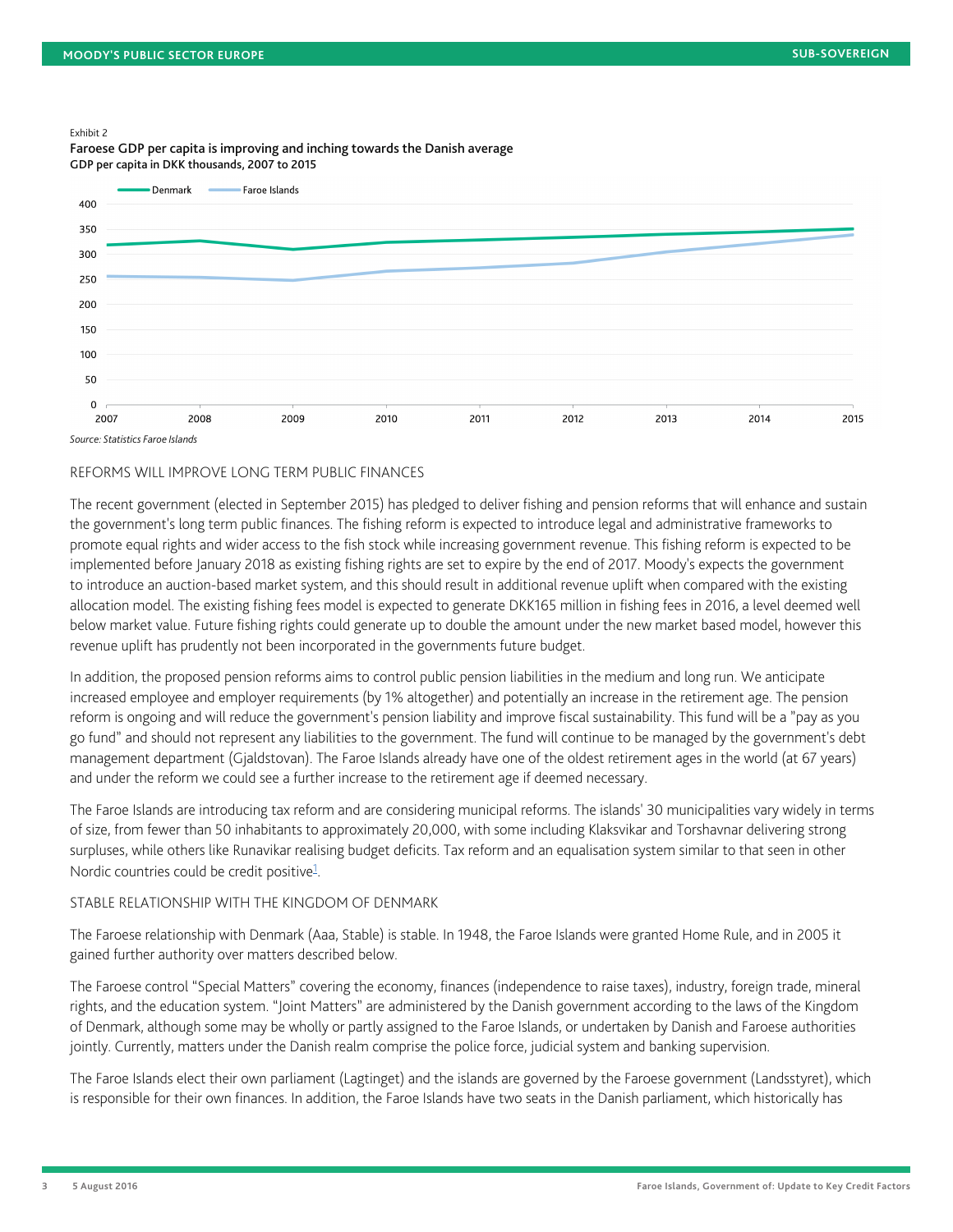had some influence in Danish politics, particularly in parliaments with thin majorities. As previously mentioned, Denmark provides an annual block grant to the Faroe Islands. Historically this grant played a bigger role in the Faroese economy but now only represent 10% of Faroese operating revenue. The grant is intended and indeed spent on social welfare, schools and health sectors, though the Faroese government does maintain freedom over how the grant is used.

If the Faroe Islands were to choose to separate from Denmark, a referendum would be assumed. The debate over independence has received less attention and political support in recent years. The recent general elections held in September 2015 resulted in a Social Democrat led coalition, which sees the link with Denmark as favourable. We therefore do not expect any changes toward independence in the medium term, and such a transition would be gradual. Nevertheless, although deemed unlikely, any push for separation from Denmark would exert downward pressure on the credit.

#### THE SUCCESSFUL IMPLEMENTATION OF A LONG TERM DEFICIT REDUCTION PLAN

The Faroe Islands reported a strong increase in its gross operating surplus to DKK269 million in FY2015 from DKK90 million in FY2014, which we recognize as a concrete step toward a positive financing surplus anticipated in 2016. Operating revenue increased by 20% between 2010 and 2015, while operating costs only increased by 7% over the same time frame. Direct tax growth drove operating revenue, increasing by 27% over the same period. The incumbent government seeks to cut capital expenditures in FY2016 to DKK288 million, a reduction of approximately 25% compared to the average yearly spend over the last three years (DKK380 million). This is expected to generate a financial surplus of DKK14 million in 2016 (see Exhibit 4).

#### Exhibit 3







A LARGE LIQUIDITY BUFFER WHICH MITIGATES REFINANCING RISK

The Faroe Islands have a large liquidity reserve, amounting to DKK2.4 billion in May 2016. According to internal best practice, this reserve is only to be used during times of heightened market stress - if the reserve is drawn upon and drops below 15% of GDP, it is expected to be addressed and again reach internal limits during the next borrowing round. The reserve amount exceeds necessary borrowing requirements in any single year and this mitigates the refinancing risk associated with their reliance on short term borrowing (see section "Refinancing risk due to debt structure and reliance on short term borrowing"). The liquidity pool is sufficient to cover scheduled debt repayments for the next two years. The fund is invested in a portfolio of highly rated securities with investments being spread across various assets classes with defined limits in order to maximise the returns. At least 70% of the total liquidity pool is invested in Aaa bonds.

#### FAROESE ECONOMY DEPENDENCE ON FISHING AND FISH FARMING SECTOR

The Faroese economy continues to rely on the fishing industry with fishing accounting for 97% of exports and almost 20% of GDP. This high exposure introduces economic volatility as the economy is susceptible to exogenous factors. The variability in fish prices,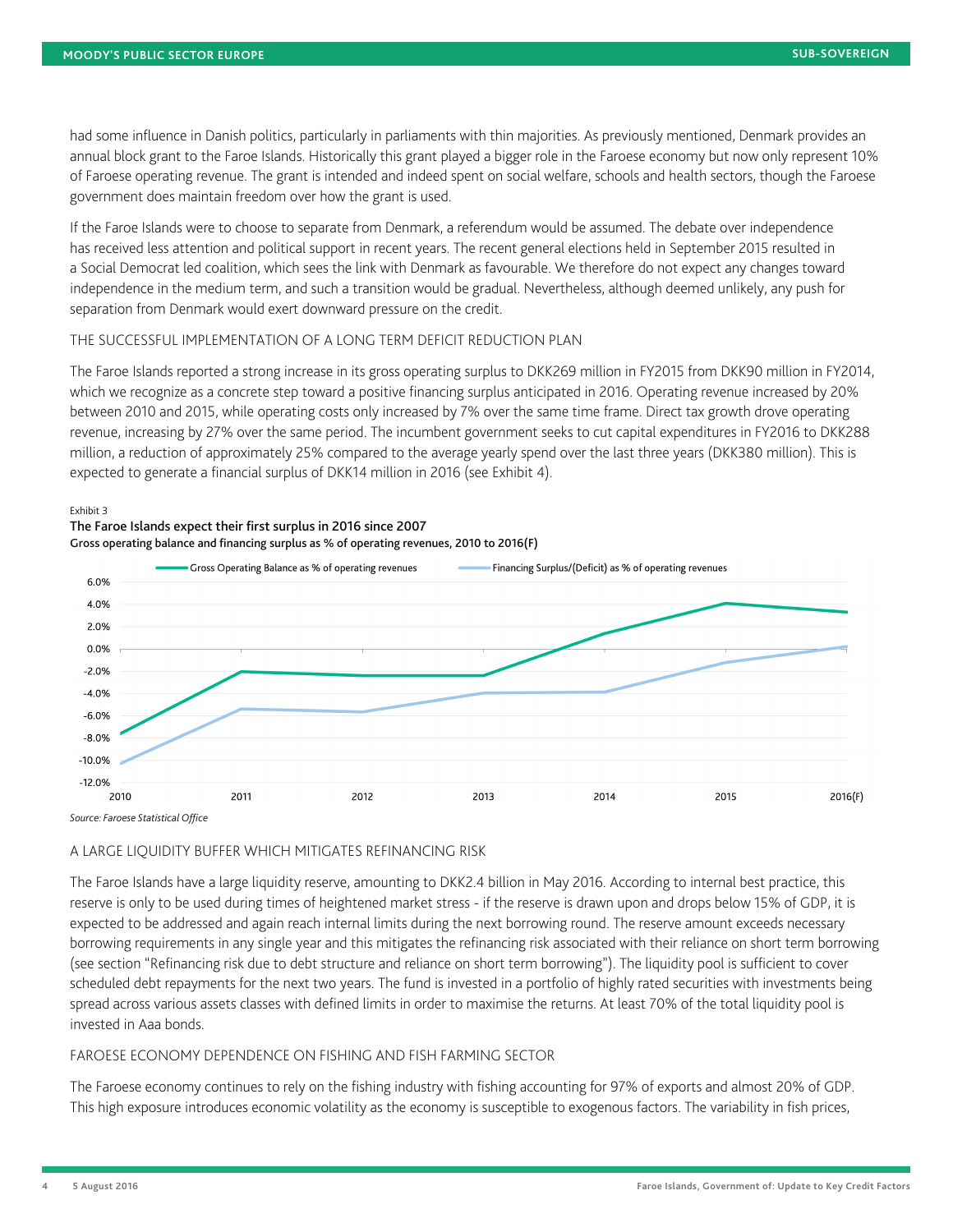factor inputs such as oil prices, and the risks of stock depletion would have a direct impact on the Faroese economy. Over the last years, a combination of high global demand and low oil prices has benefited the Faroese fishing sector, and indirectly government receipts. This has particularly been true for the pelagic and fish farming industries which have grown substantially and have contributed to the economic growth of the country. Meanwhile, the traditional demersal fishing industry (cod, haddock, etc.) has remained stagnant due to low stock levels. The Faroes have also increased trade with non-EU countries as can be seen in Exhibit 5, which shows how the share of exports to non-EU countries have for the first time surpassed their EU trade partners. We view the diversification in both fish species and trade partners as a partial mitigant to the concentration risk as it reduces exposure to species-specific shocks and potential trade sanctions.

#### Exhibit 4



# Faroe Islands are diversifying their export partners Share of exports by percentage, 2009 to 2015

*Source: Gjaldstovan*

#### HIGH DEBT LEVELS, EXPECTED TO TREND DOWNWARDS

As a result of the deficits recorded since 2007, net direct and indirect debt as a percentage of operating revenue has increased to 107% at FYE2015 from 62% at FYE2007. The upward trend in debt levels over the years is a response to the central government favouring fiscal expansion since the global financial crisis. The government issued debt to finance large scale infrastructure projects, spending an average of DKK244 million per year between 2011-2015, 36% higher than the pre-crisis average annual spend of DKK179 million (between 2003-2007). Whilst the resulting debt level is expected to remain high in the near term, the debt burden is expected to reverse once the Faroe Islands recognises financing surpluses from FY2016 onwards.

The Faroe Islands have independent borrowing powers and currently have DKK8.0 billion of total direct and indirect debt outstanding, of which DKK6.1 billion is issued by the government while other debt is composed of municipal and pension guarantees. Of the direct debt, 77% is interest-bearing (government issued bonds) while the remainder consists of rolling creditor debt and non-interest bearing loans. For example the government benefits from a DKK500 million interest free conditional loan by the Danish government that will be written off in 2018 (as long as the Faroese government does not find any oil reserves).

The Faroese unfunded pension liability (DKK0.92 billion) under Foroya Livstrygging (LIV) is guaranteed by the central government and is therefore included in our indirect debt calculations. The previously outlined pension reforms are not expected to impact this government exposure, which was fully self-funded up to 2008. Since the onset of the financial crisis and the subsequent low interest rate environment, LIV's self-funding ratio has fallen below 100%. Although part of our debt calculation, it is important to note that the government will not be exposed to any of LIV's liabilities before their own assets are fully depleted. With a current asset base of DKK2.1 billion, we expect that this will take 20-25 years to be depleted. We will continue to monitor the progress of this off balance sheet scheme, as it impacts the government's total debt burden over the long run.

Additionally, DKK1,013 million in municipal debt was recorded in 2015 (2014: DKK996 million). This number is excluded from our net debt calculation as this is deemed self-supporting. The Ministry of Finance is responsible for the supervision of the financial strength of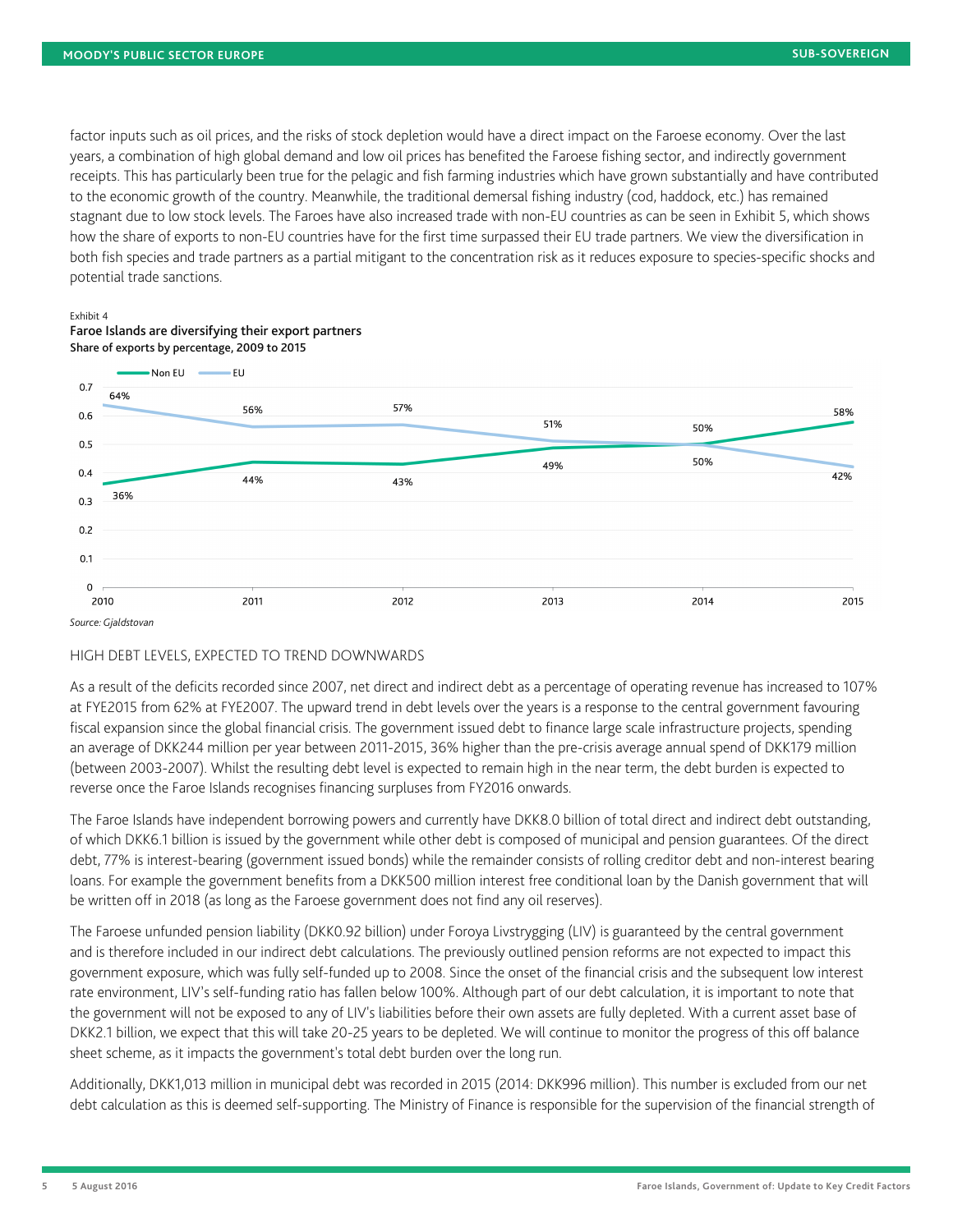municipalities, who may only incur a total debt burden up to their level of total tax income in any one year. Furthermore, the central government does not guarantee any of the municipal debt.

Furthermore, Moody's is monitoring the construction of two sub-sea tunnels via a publicly-owned company. We estimate the total combined cost to be approximately DKK2.0 billion. The financing of this project includes a DKK400 million equity investment spread over the next 10 years as well as future toll fees. We expect additional capital funding for the delivery of the project. Any overspend or toll revenues below existing forecasts could impact the governments debt metrics. We will continue to track delivery and debt issued. Downward rating pressure could arise if debt projections increase substantially above existing forecasts.

#### REFINANCING RISK DUE TO DEBT STRUCTURE AND RELIANCE ON SHORT TERM BORROWING

The Faroe Islands' debt profile requires refinancing of approximately one billion DKK annually. At FYE2015, short-term gross direct debt as a percentage of gross direct debt stood at 29.7%, decreasing from 40.2% in 2014 and 19.9% in 2013. Despite this drop, we consider this to be a high level of debt maturing in any single year and consider that this debt structure exposes the Faroes to refinancing risk. However, this has allowed the Faroe Islands to benefit from the current low rate environment with spreads as low as 0.25% over 5-year DKK swap in June 2016. Mitigating the refinancing risk is the Faroe Islands' liquidity buffer currently at DKK2.4 billion or 15% of GDP (see section titled "A large liquidity buffer which mitigates refinancing risk") which could cover the scheduled repayments coming due over the next two years.

#### **Extraordinary Support Considerations**

We assign a strong likelihood of extraordinary support from the Kingdom of Denmark, reflecting our assessment that the current relationship with the Kingdom of Denmark is unlikely to change in the medium term and the intensive extraordinary support provided to the islands in response to the financial crisis of the 1990s.

While Denmark has no formal obligation to provide extraordinary support to the Faroe Islands, it has historically supported the Faroese on a number of occasions. In the 1990s, the Faroese government borrowed - largely from Denmark, given the scale of the crisis - in order to fund the nationalisation of Føroya Banki and Sjovinnubankin and to bridge the deficits of the recovery plan. As reforms were established, the Faroese began standalone borrowing, ultimately using these and other funds to repay Denmark. In 2010, Denmark (through Finansiel Stabilitet) also assumed control over EiK, a failing bank with operations in both the Faroes and the Danish mainland. This action is consistent with Denmark being responsible for financial regulation (the banking sector). The relationship with Denmark remains important as a likely source of liquidity support, were independent financing to be tested.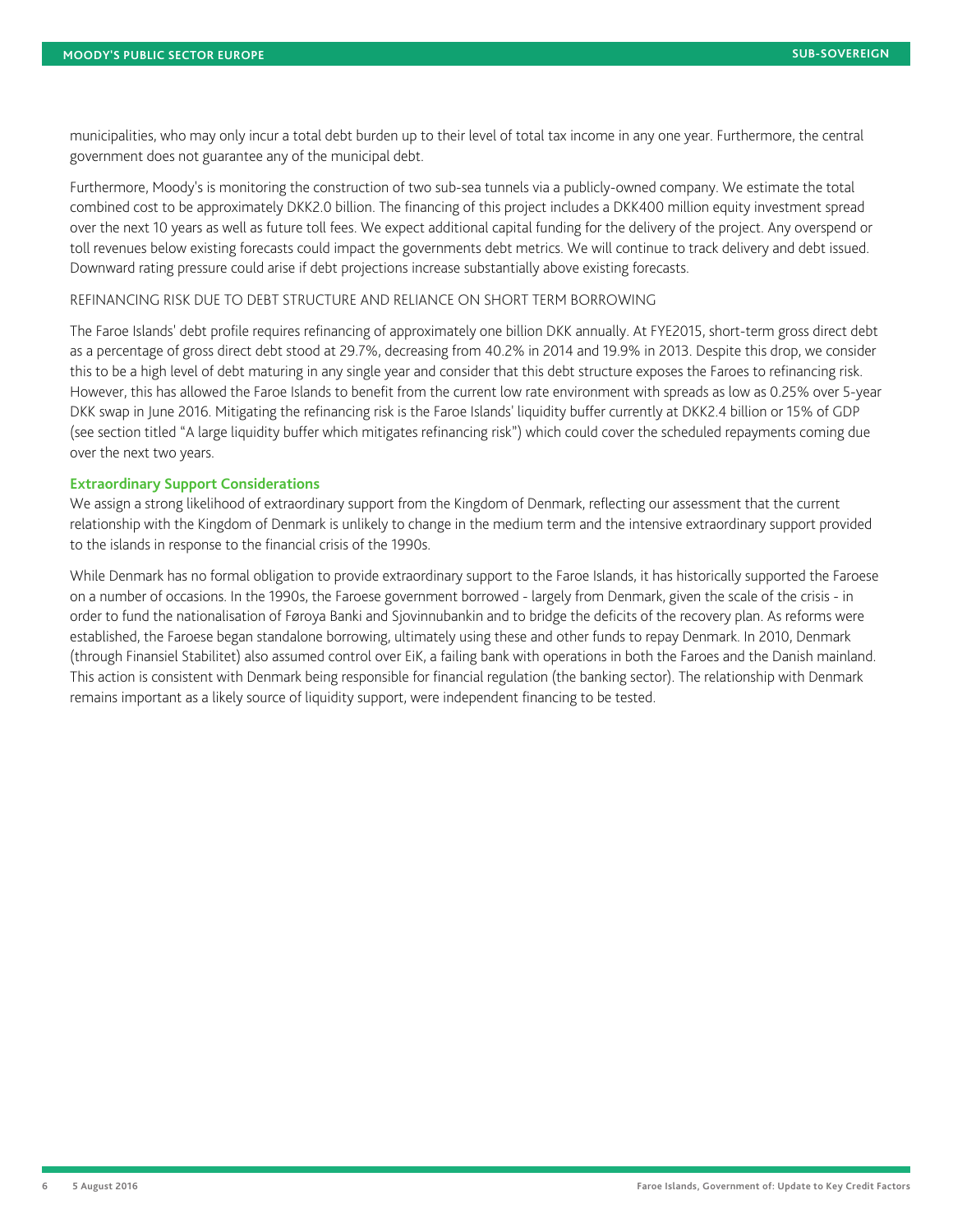#### **Rating Methodology and Scorecard Factors**

In the case of the Faroe Islands, the BCA matrix generates an estimated BCA of aa3 compared to the assigned BCA of a2 by the rating committee. The matrix-generated BCA of aa3 reflects (1) an idiosyncratic risk score of 4 (presented below) on a 1 to 9 scale, where 1 represents the strongest relative credit quality and 9 the weakest; and (2) a systemic risk score of Aaa, as reflected in the sovereign bond rating (Aaa stable). The two notch differential reflects a number of factors not captured in the scorecard including: 1) the Faroese industry's concentration on the fishing sector; 2) Refinancing risk and 3) small population limiting revenue generation.

| <b>Baseline Credit Assessment</b>                           | <b>Score</b>   | <b>Value</b> | <b>Sub-factor Weighting</b> | <b>Sub-factor Total</b> | <b>Factor Weighting</b> | <b>Total</b> |
|-------------------------------------------------------------|----------------|--------------|-----------------------------|-------------------------|-------------------------|--------------|
| <b>Scorecard</b>                                            |                |              |                             |                         |                         |              |
| <b>Factor 1: Economic Fundamentals</b>                      |                |              |                             |                         |                         |              |
| Economic strength                                           | 7              | 94.41        | 70%                         | 7.6                     | 20%                     | 1.52         |
| Economic volatility                                         | 9              |              | 30%                         |                         |                         |              |
| <b>Factor 2: Institutional Framework</b>                    |                |              |                             |                         |                         |              |
| Legislative background                                      |                |              | 50%                         |                         | 20%                     | 0.20         |
| Financial flexibility                                       |                |              | 50%                         |                         |                         |              |
| <b>Factor 3: Financial Performance and Debt Profile</b>     |                |              |                             |                         |                         |              |
| Gross operating balance / operating revenues (%)            | 5              | 2.40         | 12.5%                       | 4.25                    | 30%                     | 1.28         |
| Interest payments / operating revenues (%)                  | 3              | 1.79         | 12.5%                       |                         |                         |              |
| Liquidity                                                   |                |              | 25%                         |                         |                         |              |
| Net direct and indirect debt / operating revenues<br>$(\%)$ | $\overline{7}$ | 107.24       | 25%                         |                         |                         |              |
| Short-term direct debt / total direct debt (%)              | 5.             | 29.74        | 25%                         |                         |                         |              |
| Factor 4: Governance and Management - MAX                   |                |              |                             |                         |                         |              |
| Risk controls and financial management                      |                |              |                             | 5                       | 30%                     | 1.50         |
| Investment and debt management                              | 5              |              |                             |                         |                         |              |
| Transparency and disclosure                                 |                |              |                             |                         |                         |              |
| <b>Idiosyncratic Risk Assessment</b>                        |                |              |                             |                         |                         | 4.5(4)       |
| <b>Systemic Risk Assessment</b>                             |                |              |                             |                         |                         | Aaa          |
| <b>Suggested BCA</b>                                        |                |              |                             |                         |                         | aa3          |

[Regional and Local Governments](https://www.moodys.com/researchdocumentcontentpage.aspx?docid=PBC_147779), January 2013 (147779)

# **Ratings**

| Exhibit 6                           |                       |
|-------------------------------------|-----------------------|
| Category                            | <b>Moody's Rating</b> |
| <b>FAROE ISLANDS, GOVERNMENT OF</b> |                       |
| Outlook                             | Stable                |
| <b>Issuer Rating</b>                | Aa $3$                |
| Course Moodu's Investors Convice    |                       |

*Source: Moody's Investors Service*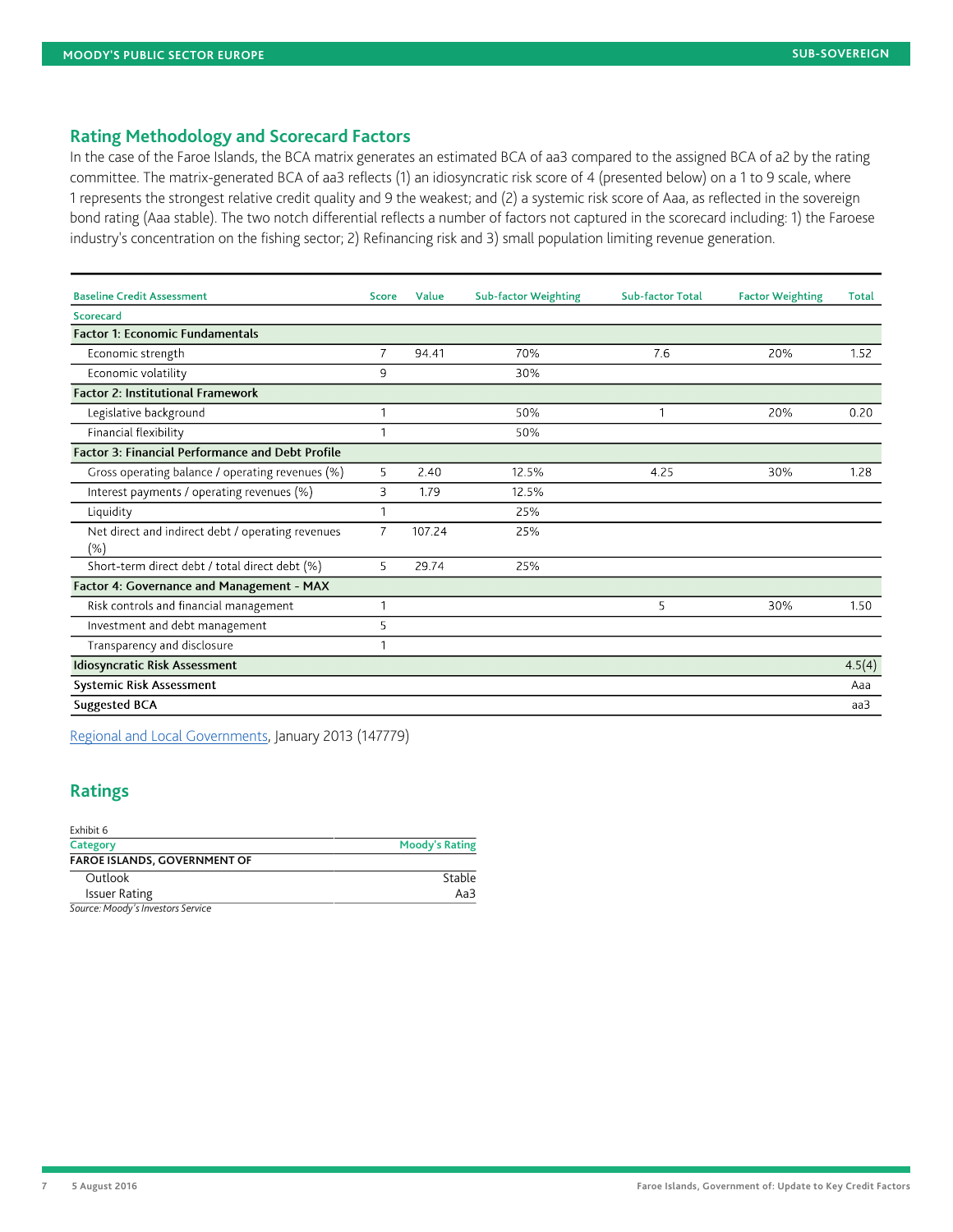#### **Endnotes**

<span id="page-7-0"></span>[1](#page-2-0) See Credit quality boosted by support expectation and inherent strengths [https://www.moodys.com/researchdocumentcontentpage.aspx?](https://www.moodys.com/researchdocumentcontentpage.aspx?docid=PBC_1028654) [docid=PBC\\_1028654](https://www.moodys.com/researchdocumentcontentpage.aspx?docid=PBC_1028654)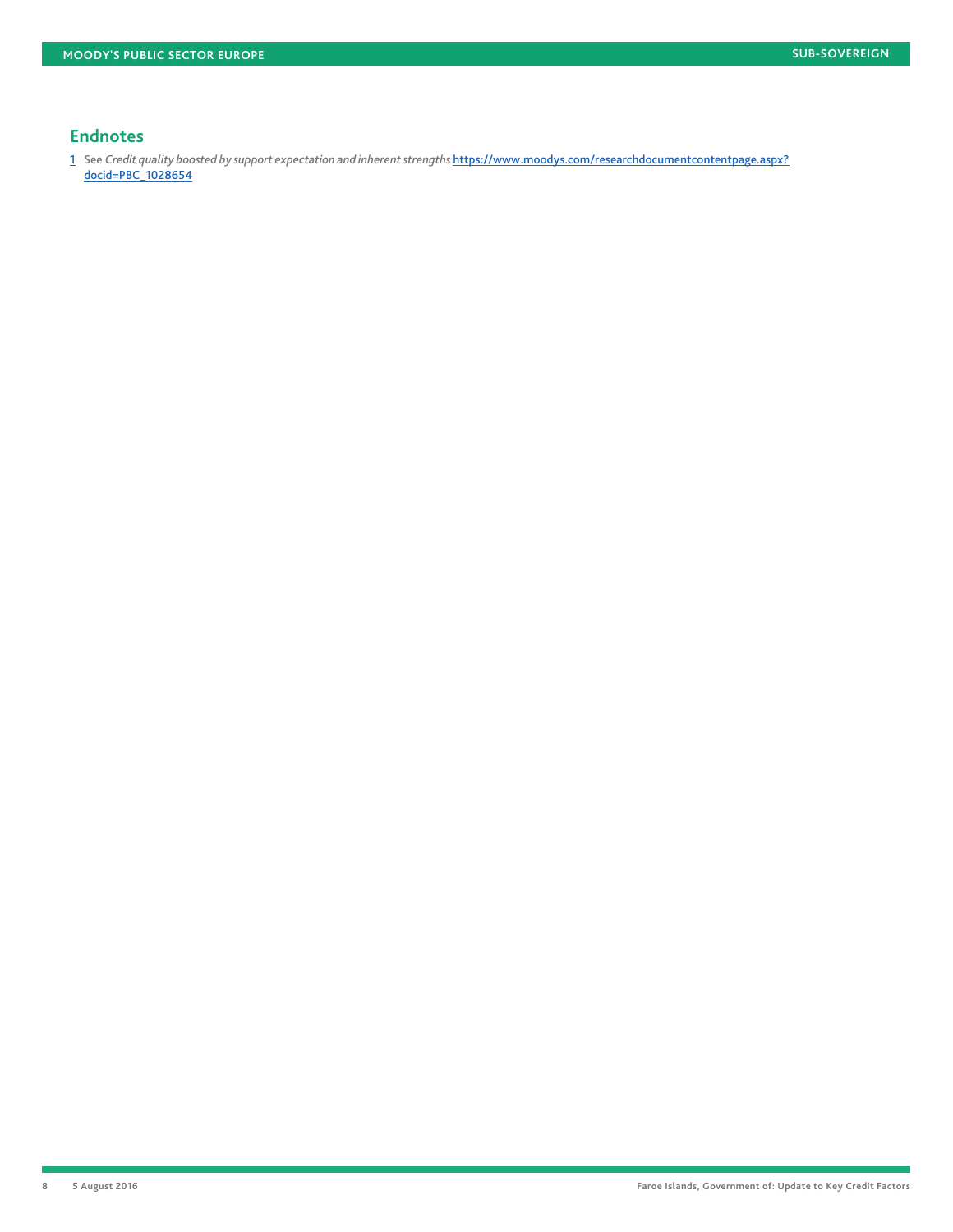Moody's Public Sector Europe is the trading name of Moody's Investors Service EMEA Limited, a company incorporated in England with registered number 8922701 that operates as part of the Moody's Investors Service division of the Moody's group of companies.

© 2016 Moody's Corporation, Moody's Investors Service, Inc., Moody's Analytics, Inc. and/or their licensors and affiliates (collectively, "MOODY'S"). All rights reserved. CREDIT RATINGS ISSUED BY MOODY'S INVESTORS SERVICE, INC. AND ITS RATINGS AFFILIATES ("MIS") ARE MOODY'S CURRENT OPINIONS OF THE RELATIVE FUTURE CREDIT RISK OF ENTITIES, CREDIT COMMITMENTS, OR DEBT OR DEBT-LIKE SECURITIES, AND CREDIT RATINGS AND RESEARCH PUBLICATIONS PUBLISHED BY MOODY'S ("MOODY'S PUBLICATIONS") MAY INCLUDE MOODY'S CURRENT OPINIONS OF THE RELATIVE FUTURE CREDIT RISK OF ENTITIES, CREDIT COMMITMENTS, OR DEBT OR DEBT-LIKE SECURITIES. MOODY'S DEFINES CREDIT RISK AS THE RISK THAT AN ENTITY MAY NOT MEET ITS CONTRACTUAL, FINANCIAL OBLIGATIONS AS THEY COME DUE AND ANY ESTIMATED FINANCIAL LOSS IN THE EVENT OF DEFAULT. CREDIT RATINGS DO NOT ADDRESS ANY OTHER RISK, INCLUDING BUT NOT LIMITED TO: LIQUIDITY RISK, MARKET VALUE RISK, OR PRICE VOLATILITY. CREDIT RATINGS AND MOODY'S OPINIONS INCLUDED IN MOODY'S PUBLICATIONS ARE NOT STATEMENTS OF CURRENT OR HISTORICAL FACT. MOODY'S PUBLICATIONS MAY ALSO INCLUDE QUANTITATIVE MODEL-BASED ESTIMATES OF CREDIT RISK AND RELATED OPINIONS OR COMMENTARY PUBLISHED BY MOODY'S ANALYTICS, INC. CREDIT RATINGS AND MOODY'S PUBLICATIONS DO NOT CONSTITUTE OR PROVIDE INVESTMENT OR FINANCIAL ADVICE, AND CREDIT RATINGS AND MOODY'S PUBLICATIONS ARE NOT AND DO NOT PROVIDE RECOMMENDATIONS TO PURCHASE, SELL, OR HOLD PARTICULAR SECURITIES. NEITHER CREDIT RATINGS NOR MOODY'S PUBLICATIONS COMMENT ON THE SUITABILITY OF AN INVESTMENT FOR ANY PARTICULAR INVESTOR. MOODY'S ISSUES ITS CREDIT RATINGS AND PUBLISHES MOODY'S PUBLICATIONS WITH THE EXPECTATION AND UNDERSTANDING THAT EACH INVESTOR WILL, WITH DUE CARE, MAKE ITS OWN STUDY AND EVALUATION OF EACH SECURITY THAT IS UNDER CONSIDERATION FOR PURCHASE, HOLDING, OR SALE.

MOODY'S CREDIT RATINGS AND MOODY'S PUBLICATIONS ARE NOT INTENDED FOR USE BY RETAIL INVESTORS AND IT WOULD BE RECKLESS AND INAPPROPRIATE FOR RETAIL INVESTORS TO USE MOODY'S CREDIT RATINGS OR MOODY'S PUBLICATIONS WHEN MAKING AN INVESTMENT DECISION. IF IN DOUBT YOU SHOULD CONTACT YOUR FINANCIAL OR OTHER PROFESSIONAL ADVISER. ALL INFORMATION CONTAINED HEREIN IS PROTECTED BY LAW, INCLUDING BUT NOT LIMITED TO, COPYRIGHT LAW, AND NONE OF SUCH INFORMATION MAY BE COPIED OR OTHERWISE REPRODUCED, REPACKAGED, FURTHER TRANSMITTED, TRANSFERRED, DISSEMINATED, REDISTRIBUTED OR RESOLD, OR STORED FOR SUBSEQUENT USE FOR ANY SUCH PURPOSE, IN WHOLE OR IN PART, IN ANY FORM OR MANNER OR BY ANY MEANS WHATSOEVER, BY ANY PERSON WITHOUT MOODY'S PRIOR WRITTEN CONSENT.

All information contained herein is obtained by MOODY'S from sources believed by it to be accurate and reliable. Because of the possibility of human or mechanical error as well as other factors, however, all information contained herein is provided "AS IS" without warranty of any kind. MOODY'S adopts all necessary measures so that the information it uses in assigning a credit rating is of sufficient quality and from sources MOODY'S considers to be reliable including, when appropriate, independent third-party sources. However, MOODY'S is not an auditor and cannot in every instance independently verify or validate information received in the rating process or in preparing the Moody's Publications.

To the extent permitted by law, MOODY'S and its directors, officers, employees, agents, representatives, licensors and suppliers disclaim liability to any person or entity for any indirect, special, consequential, or incidental losses or damages whatsoever arising from or in connection with the information contained herein or the use of or inability to use any such information, even if MOODY'S or any of its directors, officers, employees, agents, representatives, licensors or suppliers is advised in advance of the possibility of such losses or damages, including but not limited to: (a) any loss of present or prospective profits or (b) any loss or damage arising where the relevant financial instrument is not the subject of a particular credit rating assigned by MOODY'S.

To the extent permitted by law, MOODY'S and its directors, officers, employees, agents, representatives, licensors and suppliers disclaim liability for any direct or compensatory losses or damages caused to any person or entity, including but not limited to by any negligence (but excluding fraud, willful misconduct or any other type of liability that, for the avoidance of doubt, by law cannot be excluded) on the part of, or any contingency within or beyond the control of, MOODY'S or any of its directors, officers, employees, agents, representatives, licensors or suppliers, arising from or in connection with the information contained herein or the use of or inability to use any such information.

NO WARRANTY, EXPRESS OR IMPLIED, AS TO THE ACCURACY, TIMELINESS, COMPLETENESS, MERCHANTABILITY OR FITNESS FOR ANY PARTICULAR PURPOSE OF ANY SUCH RATING OR OTHER OPINION OR INFORMATION IS GIVEN OR MADE BY MOODY'S IN ANY FORM OR MANNER WHATSOEVER.

Moody's Investors Service, Inc., a wholly-owned credit rating agency subsidiary of Moody's Corporation ("MCO"), hereby discloses that most issuers of debt securities (including corporate and municipal bonds, debentures, notes and commercial paper) and preferred stock rated by Moody's Investors Service, Inc. have, prior to assignment of any rating, agreed to pay to Moody's Investors Service, Inc. for appraisal and rating services rendered by it fees ranging from \$1,500 to approximately \$2,500,000. MCO and MIS also maintain policies and procedures to address the independence of MIS's ratings and rating processes. Information regarding certain affiliations that may exist between directors of MCO and rated entities, and between entities who hold ratings from MIS and have also publicly reported to the SEC an ownership interest in MCO of more than 5%, is posted annually at www.moodys.com under the heading "Investor Relations — Corporate Governance — Director and Shareholder Affiliation Policy."

Additional terms for Australia only: Any publication into Australia of this document is pursuant to the Australian Financial Services License of MOODY'S affiliate, Moody's Investors Service Pty Limited ABN 61 003 399 657AFSL 336969 and/or Moody's Analytics Australia Pty Ltd ABN 94 105 136 972 AFSL 383569 (as applicable). This document is intended to be provided only to "wholesale clients" within the meaning of section 761G of the Corporations Act 2001. By continuing to access this document from within Australia, you represent to MOODY'S that you are, or are accessing the document as a representative of, a "wholesale client" and that neither you nor the entity you represent will directly or indirectly disseminate this document or its contents to "retail clients" within the meaning of section 761G of the Corporations Act 2001. MOODY'S credit rating is an opinion as to the creditworthiness of a debt obligation of the issuer, not on the equity securities of the issuer or any form of security that is available to retail investors. It would be reckless and inappropriate for retail investors to use MOODY'S credit ratings or publications when making an investment decision. If in doubt you should contact your financial or other professional adviser.

Additional terms for Japan only: Moody's Japan K.K. ("MJKK") is a wholly-owned credit rating agency subsidiary of Moody's Group Japan G.K., which is wholly-owned by Moody's Overseas Holdings Inc., a wholly-owned subsidiary of MCO. Moody's SF Japan K.K. ("MSFJ") is a wholly-owned credit rating agency subsidiary of MJKK. MSFJ is not a Nationally Recognized Statistical Rating Organization ("NRSRO"). Therefore, credit ratings assigned by MSFJ are Non-NRSRO Credit Ratings. Non-NRSRO Credit Ratings are assigned by an entity that is not a NRSRO and, consequently, the rated obligation will not qualify for certain types of treatment under U.S. laws. MJKK and MSFJ are credit rating agencies registered with the Japan Financial Services Agency and their registration numbers are FSA Commissioner (Ratings) No. 2 and 3 respectively.

MJKK or MSFJ (as applicable) hereby disclose that most issuers of debt securities (including corporate and municipal bonds, debentures, notes and commercial paper) and preferred stock rated by MJKK or MSFJ (as applicable) have, prior to assignment of any rating, agreed to pay to MJKK or MSFJ (as applicable) for appraisal and rating services rendered by it fees ranging from JPY200,000 to approximately JPY350,000,000.

MJKK and MSFJ also maintain policies and procedures to address Japanese regulatory requirements.

REPORT NUMBER **1036905**